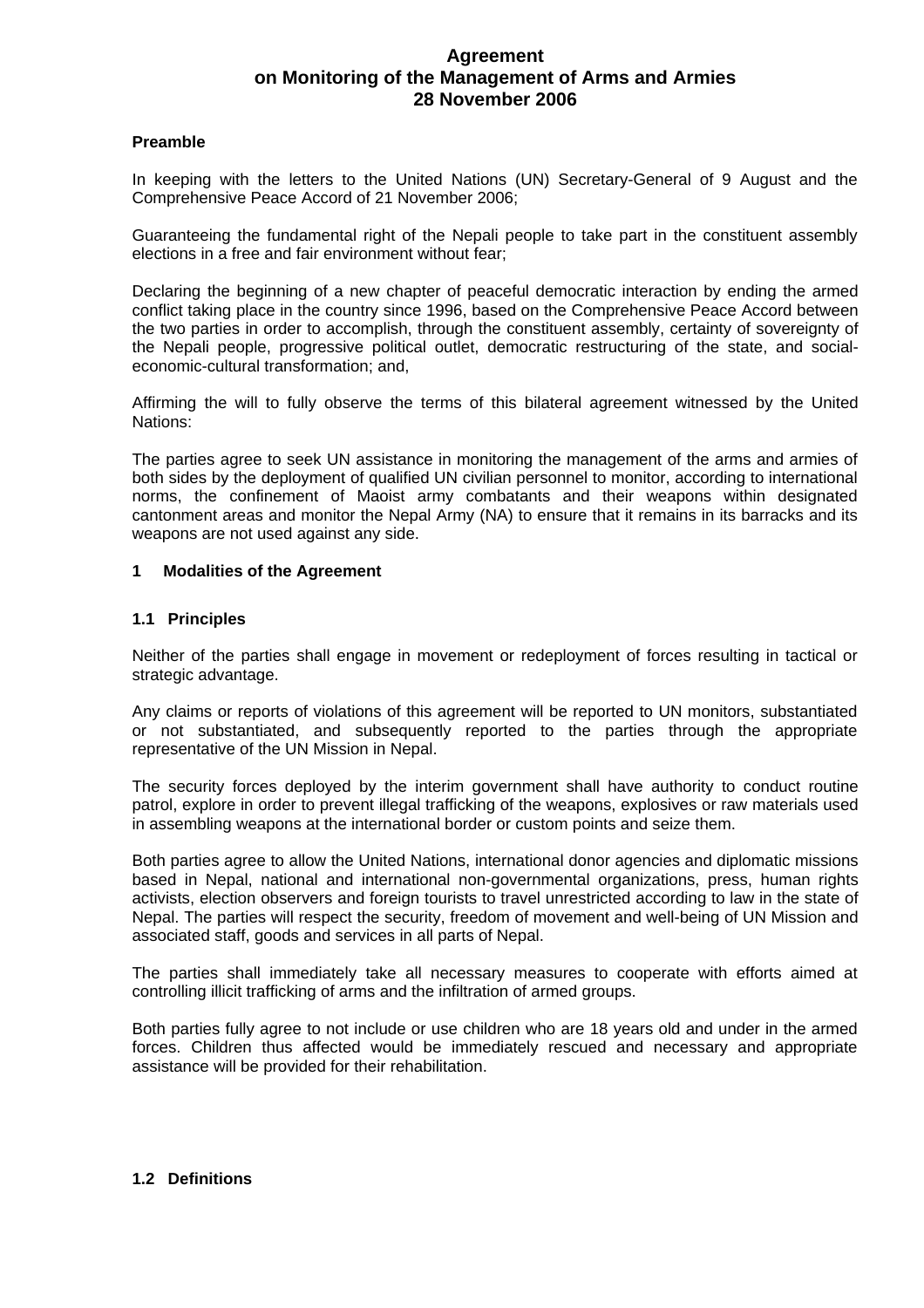The following definitions are accepted:

- (1) *Cantonment* (*Maoist army*) is a temporarily designated and clearly defined geographical area for encampment and provision of services for the Maoist combatant units including weapons, ammunition and equipment. The cantonments are provided for all echelons of the Maoist army.
- (2) *Barracking* (NA) is the deployment of Nepal Army units to barracks, including weapons, ammunition and equipment. No units below a company level will be independently deployed unless for activities specified elsewhere in this agreement or otherwise mutually agreed by the parties.
- (3) *Secure arms storage areas* are either military barracks with regular armoury stores used for storage of weapons, munitions and explosives, or storage containers established in special perimeters at cantonment sites controlled and guarded by the responsible unit.
- (4) *"The parties"* refers to the party of Government of Nepal (including the Nepal Army) and the party of the Communist Party of Nepal (Maoist), (including the Maoist Army.)
- (5) *UN Monitoring* refers to all efforts by the United Nations to determine relative compliance with the terms spelled out in this agreement and to report to all the parties and others concerned its findings.
- *(6) The Joint Monitoring Coordination Committee (JMCC)* is the monitoring, reporting and coordinating body chaired by the UN with membership of the parties. The JMCC is responsible for supervising compliance by the parties to this agreement.
- *(7) Joint Monitoring Teams* (JMTs) are the bodies which will assist in monitoring the cessation of hostilities. The Joint Monitoring Teams will be active at the regional and local level and in mobile teams. Each team will be comprised of one UN monitor serving as team leader, one monitor from Nepal Army and one monitor from the Maoist Army. Joint Monitoring Teams will not be used for weapons storage inspections. Inspections at Maoist army cantonments will take place with a UN monitoring team and a representative of the Maoist army. Inspections at Nepal Army barracks will take place with a UN monitoring team and a Nepal Army representative.
- (8) *Maoist army combatants:* For purposes of this agreement this will include regular active duty members of the Maoist army who joined service before 25 May 2006, who are not minors and who are able to demonstrate their service, including by CPN(M) identity card and other means agreed by the parties.

### **1.3 Promotion**

The parties shall promote awareness of this agreement, and adherence to its provisions, among their commanders, members and affiliated groups.

The parties, Government of Nepal, Nepal Army (NA), CPN(M) and the Maoist army, shall design, in cooperation with the UN Mission, an awareness programme to ensure that local communities and the parties' commanders, members and affiliated groups understand the mandate of the UN Mission and all of the obligations of the parties spelled out in this agreement. The information programmes shall include the use of meetings and print and electronic media in local languages.

### **1.4 Phases**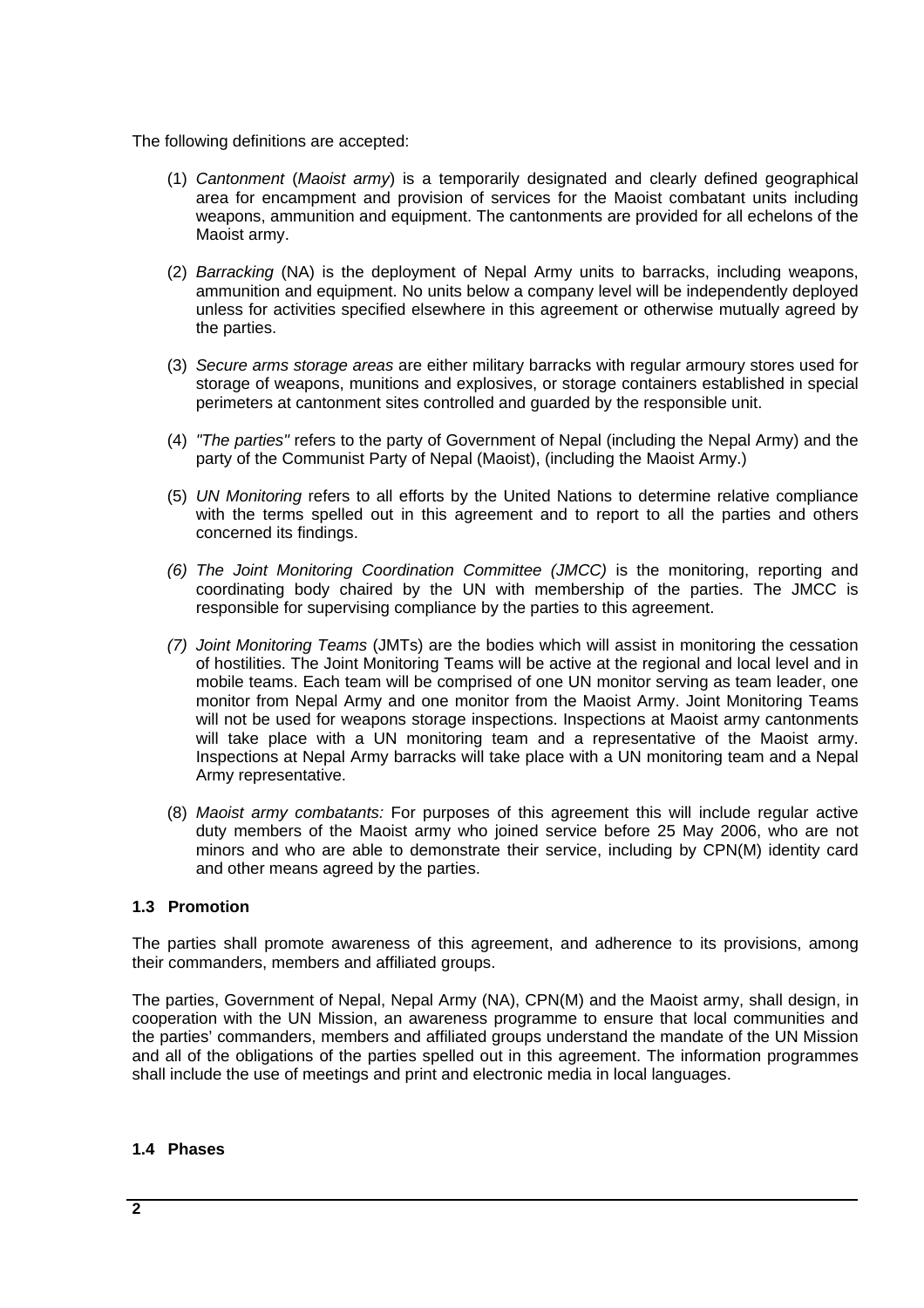This agreement shall come into force upon signing. These phases shall occur in the following sequence:

- (1) Reporting and verification;
- (2) Redeployment and concentration of forces;
- (3) Maoist army cantonment, NA barracking and arms control; and,
- (4) Full compliance with the agreement.

A full and practical timeline will be established by the parties for all of these activities to take place in consultation with the UN.

## **2 Reporting and verification**

The parties will report detailed information about their troops and this information will be treated with appropriate confidentiality by the United Nations. The parties will provide maps and sketches showing current dispositions, including:

- (1) Order of battle/military structure, organisation, deployment and number of troops;
- (2) Minefields, landmines, unexploded ordnance, standard explosives, improvised explosive devices and exact location of such items;
- (3) All necessary information about roads, tracks, trails and passages related to encampments;
- (4) Information regarding armed or unarmed groups working along with the parties, the Nepal Army (NA) and the Maoist army, including their responsibilities; and,
- (5) Other information required by the UN for proper monitoring of the disposition of arms and armies.

The UN Mission shall check this information immediately after monitors are deployed.

### **3 Redeployment and concentration of forces**

Comprehensive plans, timelines and routes for the redeployment and concentration of forces will be provided by both the NA and Maoist army to the UN Mission.

The redeployment and concentration of all combatants in Nepal -- with the NA in barracks and the Maoist army moving in to cantonment sites -- shall be carried out in consultation with the UN. The redeployment and cantonment of forces will be monitored by the UN monitors after they are deployed.

Both sides express an understanding to create a record of government, public and private buildings, land and other properties and return them immediately.

The parties will withdraw all military and paramilitary checkpoints (unless explicitly permitted in this agreement) to promote and guarantee free movement and create an environment free of fear and intimidation.

The Nepal Police and Armed Police Force shall continue the task of maintaining law and order and conduct criminal investigations as per the spirit and sentiment of the *Jana Andolan* and peace accord as well as the prevailing law. Both parties agree not to operate parallel or other forms of mechanism in any areas of the state or state machinery as per the spirit of the decisions of November 8, 2006 and the essence of the peace accord. All sides agree to let employees of Nepal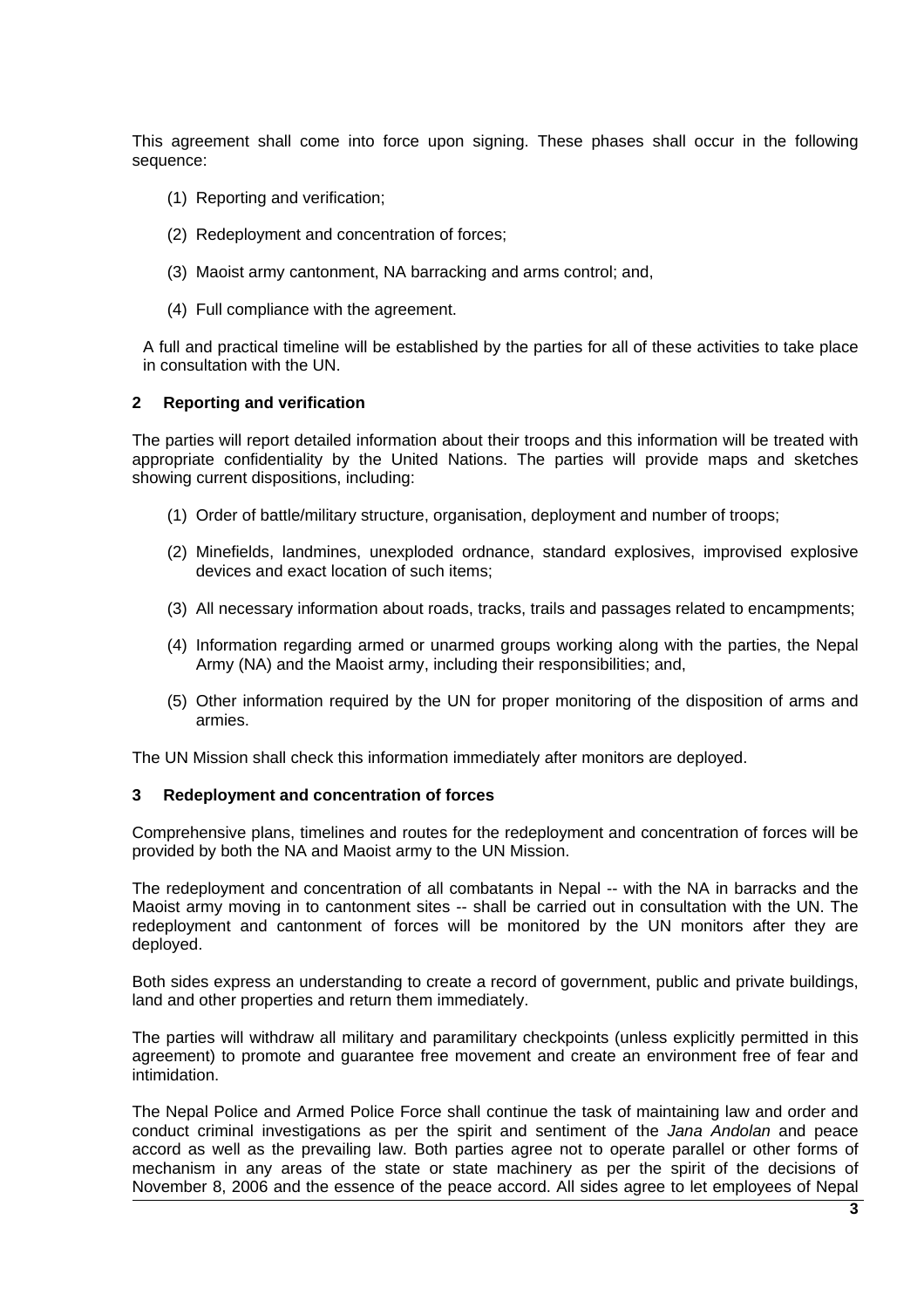Government and public agencies travel freely to any part of the country, to fulfill their duties and not to create any obstacle or obstruction while executing their work or not to let obstructions to arise and to facilitate their work.

## **4 Maoist Army cantonment, barracking of the NA and arms control**

### **4.1 Maoist army cantonment**

In accordance with the commitment expressed in the letter sent to the United Nations, Maoist army combatants and their weapons shall be confined within designated cantonment areas. The cantonment shall be based on comprehensive planning and preparation before implementation. After the Maoist army combatants stay in the temporary cantonments, the Government of Nepal will provide food supplies and other necessary arrangements. When implemented, the comprehensive concept shall ensure good communications and proper logistics. UN monitors will have access to any and all cantonment sites for purposes of monitoring.

### **4.1.1 Commanders' responsibilities**

The normal Maoist army chain of command, control, communication and information will be utilised to control the Maoist army cantonment, using the normal Maoist army structure in administration of the sites.

There will be seven main cantonment sites and 21 satellite cantonment sites of three per main cantonment site. The satellite sites will be clustered no more than two hours driving distance from the main sites unless otherwise agreed by the parties.

The designated seven main sites will be under command, control, communication and information of the Maoist army site commander and the satellite sites by the designated satellite commanders. The site commanders shall provide the following information in detail for each site to the UN Mission:

- (1) Command structure for the unit and sub-units plotted on a map;
- (2) Names of commanders down to company level;
- (3) Communication system;
- (4) Complete list of personnel;
- (5) Complete list of weapons, i.e. types, numbers, serial number and calibre under storage at the main cantonment sites;
- (6) Ammunition inventory type, lot number and amount; and,
- (7) List of names for the site security guards detachment, and complete list of weapons and ammunition for the detachment (main and satellite cantonment levels).

Site commanders' responsibilities include:

- (1) Camp security, including access control to the site;
- (2) Respect of the security, freedom of movement and well-being of UN and associated staff, goods and services;
- (3) Providing information in cooperation with the UN Mission;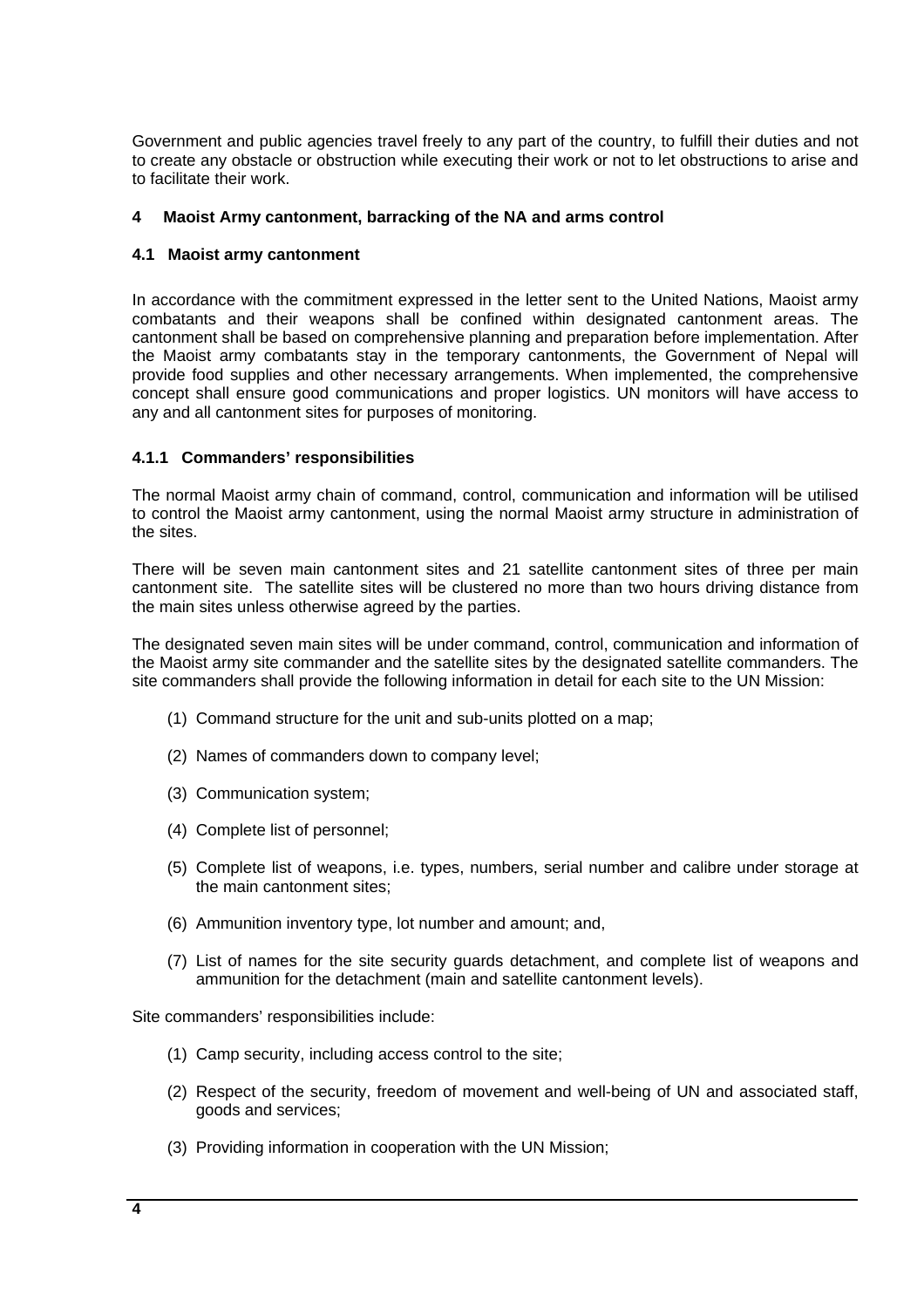- (4) Maintenance of discipline, morale and normal training in the spirit of the Comprehensive Peace Accord, excluding live fire exercises;
- (5) Daily routines and control of troops; and,
- (6) Logistics and camp services (in cooperation with the Government of Nepal and other assisting agencies).

### **4.1.2 Weapons storage and control**

The parties agree upon the safe storage of all Maoist army weapons and ammunition, in the seven main cantonment areas under UN monitoring, except as provided below for perimeter security purposes. Both sides shall assist each other to mark landmines and booby-traps used during the time of armed conflict by providing necessary information within 30 days and to defuse and remove/lift and destroy them within 60 days. All improvised explosive devices will be collected at designated sites a safe distance from the main cantonment areas. Unsuitable devices will be destroyed immediately. Stable devices will be stored safely and under 24-hour armed guard. The parties, in consultation with the UN, will determine a timeline and process for the later destruction of all improvised explosive devices. To ensure the safety of both monitors and Maoist army personnel, no improvised explosive devices or crude bombs will be brought inside the cantonment sites.

In the main cantonment sites the weapons and ammunition storage area will be secured by the following system:

- (1) A solid fence will surround the specified area, including a gate with a lock. There will be signs on the fence clearly identifying the restricted area.
- (2) The weapons storage depot will be composed of storage containers painted white and furnished with shelves for safe weapons storage and easy control, and with a complete inventory (weapon type, calibre and serial number).
- (3) A single lock provided by the UN will secure each storage container. The key will be held by the designated main cantonment site commander. A 24-hour surveillance camera will cover the storage site and will be monitored from the UN office in the cantonment site. Floodlights will be switched on automatically during hours of darkness.
- (4) The UN will provide an inspection registration device mounted on each container door indicating when the storage container has been opened.
- (5) An alarm system will be connected to sirens in both the UN office and the camp commander's office. The system will be activated if the container door is opened without a "safe button" having been switched off in connection with regular inspections.
- (6) UN monitors will carry out the inspections of the arms storage area and containers in the presence of a Maoist army representative.

Each main cantonment site will be allowed 30 weapons of the same make and model to be used only for clearly defined perimeter security by designated guards, with each satellite allowed 15 such weapons under the same conditions. These weapons will all be properly registered with make and serial number and locked in a guardhouse when not in use. The parties, in consultation with the UN, will periodically review the number of weapons needed for perimeter security purposes on the basis of a shared threat assessment.

Security provisions will be made for CPN(M) leaders through understanding with the government.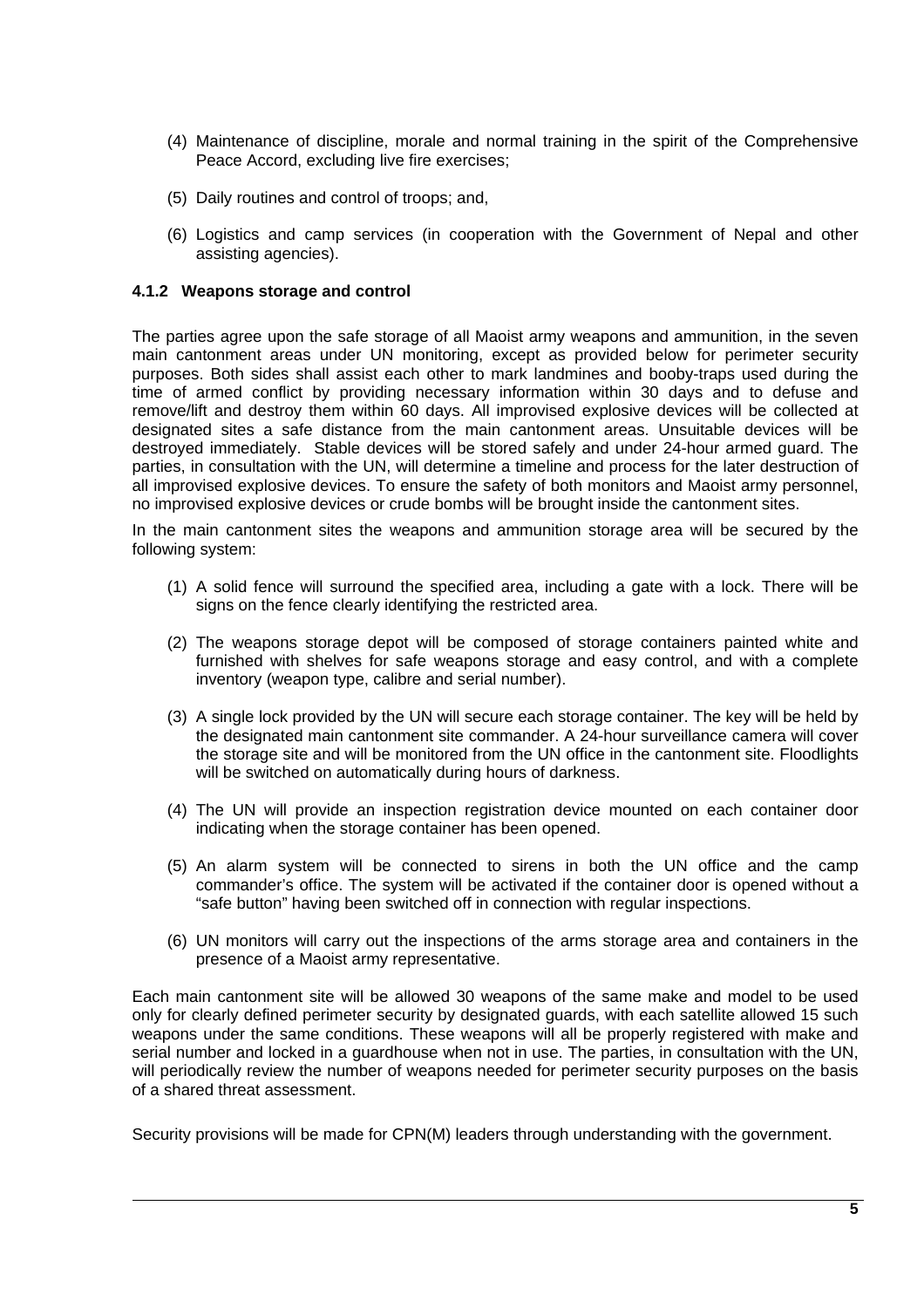The UN Mission shall monitor these commitments with a full-time presence at the Maoist army main cantonment sites and through field visits and regular inspections. These inspections will be carried out randomly and without warning.

# **4.1.3 Registration of Maoist army combatants at cantonment sites**

All Maoist army combatants will be registered at the main cantonment sites. This registration will include the provision of age, name, rank, responsibilities within unit/formation, date of entry into service and will provide the basis for a complete list of personnel. Maoist combatants will be registered regardless if they are in possession of weapons or not. If with weapon, the type and condition of weapon will be specified. The total number of weapons will be categorized by unit/formation. Only those individuals who were members of the Maoist army before 25 May 2006 will be eligible for cantonment. The parties will agree as to how this pre-existing service is to be confirmed in consultation with the UN.

As part of this registration, all Maoist army combatants will present their Maoist army identity card to be marked by the UN. The process for marking the cards will be determined. This registration card will be the basis for any assistance received by Maoist army members. Unregistered persons will not be eligible for assistance or permitted to remain in cantonments.

Only those Maoist army combatants who have been properly registered at cantonment sites will be eligible for possible integration into the security forces fulfilling the standard norms. Any discharged personnel will be ineligible for possible integration. Those who are eligible for integration into the security forces will be determined by a special committee as agreed in the Comprehensive Peace Accord. This integration process will be determined in subsequent agreement with the parties.

Upon registration Maoist army combatants, if found to be born after 25 May 1988, will be honourably and automatically discharged.

Discharged Maoist army combatants must: release all weapons, uniforms and other military gear; and, agree not to return to cantonment sites unless mutually agreed by UN monitors in consultation with the parties. The assistance packages to be provided to voluntarily discharged personnel will be agreed by the parties in advance of cantonment.

The Interim Council of Ministers will form a special committee to supervise, integrate and rehabilitate the Maoist army combatants.

# **4.2 Barracking of the Nepal Army**

# **4.2.1 General regulations**

In accordance with the commitment expressed in the letter sent to the United Nations, the Nepal Army shall remain in its barracks and its arms are not to be used in favour of or against any side. UN monitors will have access to any and all NA barracks for purposes of monitoring whether Nepal Army forces or weapons are being used for or against any party. Upon visiting any Nepal Army barracks for inspection, the site commander will be duly notified, and UN inspections will relate only to matters regarding the disposition of forces and weapons.

The Council of Ministers will control, mobilise and manage the Nepal Army as per the Army Act of 2006 (S*ainik Ain* 2063) or its successor legislation. The Interim Council of Ministers to prepare and implement the detailed action plan of the Nepal Army's democratization by taking suggestions from the concerned committee of the Interim Parliament/legislature. Under this to carry out activities like assessing the appropriate number of the Nepal Army, to train the army in democratic and human rights values while developing democratic structure, national and inclusive character.

# **4.2.2 Commander responsibilities**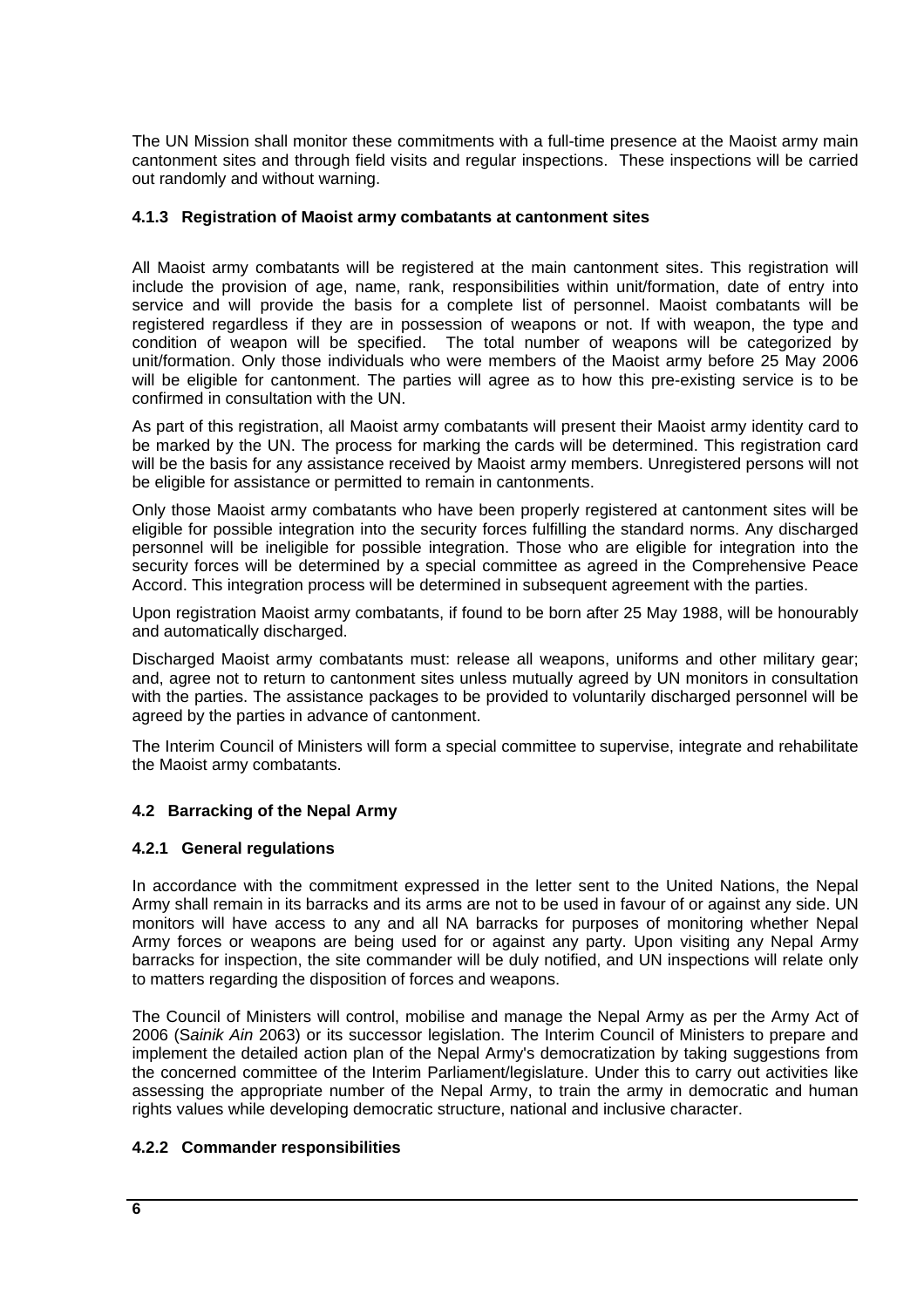The normal NA chain of command, control, communication and information will be utilised to monitor the NA deployment to barracks. The commanders shall provide the following information in detail to the UN Mission:

- (1) Command structure for the unit and sub-units plotted on a map;
- (2) Names of commanders down to company level;
- (3) Communication system;
- (4) Order of battle/military structure, organisation, deployment and number of troops;
- (5) Minefields, landmines, unexploded ordnance, standard explosives, improvised explosive devices and exact location of such items; and,
- (6) Other information required by the UN for proper monitoring of the disposition of arms and armies.

The NA will respect the security, freedom of movement and well-being of UN and associated staff, goods and services, and provide information in cooperation with the UN Mission according to Section 2.

The UN Mission shall monitor these commitments through daily presence in selected NA barracks, field visits and regular inspections.

## **4.2.3 Weapons storage and control**

The Nepal Army will remain within the barracks as per the commitment expressed in the letter sent to the UN to ensure that their arms are not used for or against any party. The Nepal Army to store arms in equal numbers to that of the Maoist army, to seal it with a single-lock and give the key to the concerned party. In the process of installing the lock, to assemble a mechanism including a siren and register for the monitoring by the UN. While carrying out the necessary examination of the stored arms, the UN will do so under the presence of the concerned party. The barrack where NA arms will be monitored under the conditions spelled out in section 4.1.2 will be identified and agreed by the parties. The arms will be stored in storage containers.

### **4.2.4 Deployment and Concentration of Forces – NA permitted activities**

In accordance with the spirit of the Comprehensive Peace Accord, continuity will be given to functions of the Nepal Army including border security, security of the conservation areas, protected areas, banks, airports, power houses, telephone towers, central secretariat and security of VIPs. A detailed list of these institutions and installations will be kept by the NA, along with the number and types of forces assigned to such duties. The list of such institutions and installations will be kept by the NA under seal, and this information will be made available to UN monitors when deemed necessary in a case-by-case basis.

Permitted NA activities include:

- 1. Routine military activities within the barracks and regular training in barracks and camps. The JMCC will be notified 48 hours in advance before undertaking limited live fire exercises at designated live firing ranges.
- 2. Participation in official ceremonies, parades, etc. as directed by the Government.
- 3. Provision of Border Security as directed by the Government.
- 4. Relief of troops on a one-to-one basis, including transport as mentioned.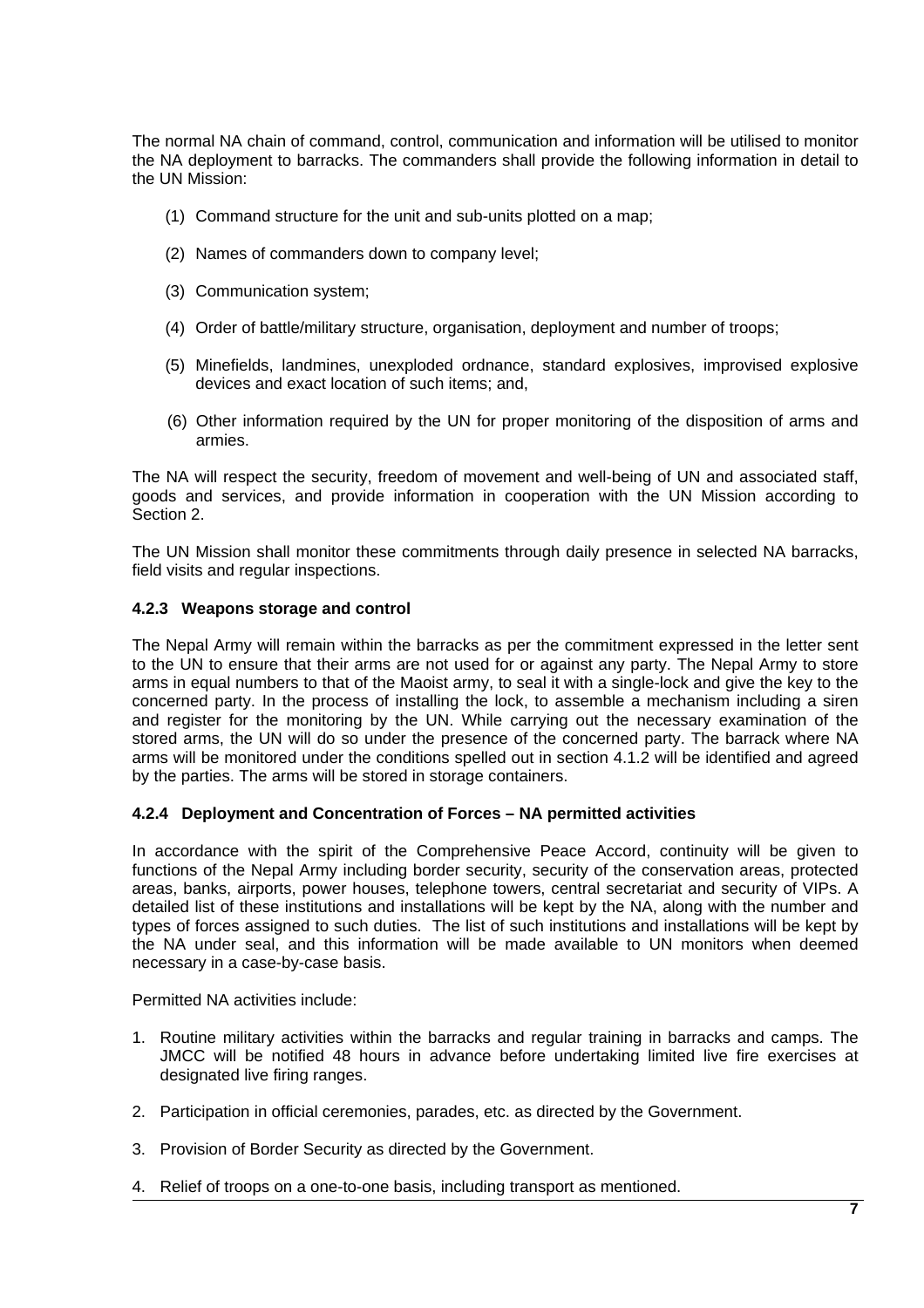- 5. Regular maintenance and replacement of non-lethal equipment, including transport as mentioned. Maintenance and replacement of lethal weapons will take place only with the determination of the interim government or agreement by both parties.
- 6. Execution of development and construction tasks as directed by the civilian authorities, on central, regional and local levels.
- 7. Provision of support in relief work in times of natural and other disasters as directed by the Government.
- 8. Participation in Peacekeeping Operations called for by the United Nations, and all preparations, transport, training, transfer of equipment, etc. connected to this.
- 9. Provision of security for VVIPs and VIPs.
- 10. Provision of security of vital installations as directed by the Government.
- 11. Provision of security of transportation of Nepal Rastra Bank funds.

For all of the above activities the rules regarding notification of troop, air movements and exercises spelled out in section 5.2 apply.

### **5 Compliance with the Agreement**

#### **5.1 Prohibited Activities**

In the spirit of the Comprehensive Peace Accord, and in light of this agreement, after the placement of the Nepal Army in the barracks and the Maoist Army combatants in cantonment, the parties shall scrupulously refrain from the following activities:

- 1. Holding and carrying arms is in violation of the law. Displaying arms, intimidation and any type of use of violence is prohibited, and use of arms is legally punishable.
- 2. Any type of arms and weapons targeted against each other in a direct or indirect way or any act of attack.
- 3. Harming or intimidating any person, including internally displaced persons, humanitarian and development workers and other non-combatants, and any seizure of their equipment and property.
- 4. Ambushes, murder or violent operations.
- 5. Kidnapping, unlawful detention or imprisonment, disappearances;
- 6. All offensive military flights in and over Nepal.
- 7. Damaging or seizing public/private/government, military or UN property and all attacks on UN personnel and installations.
- 8. Planting mines or improvised explosive devices, conducting sabotage or military espionage.
- 9. Recruiting additional armed forces or conducting military activities against each other, including transporting weapons, ammunitions and explosives (unless mutually agreed by the parties and notified in advance according to the terms of this agreement.)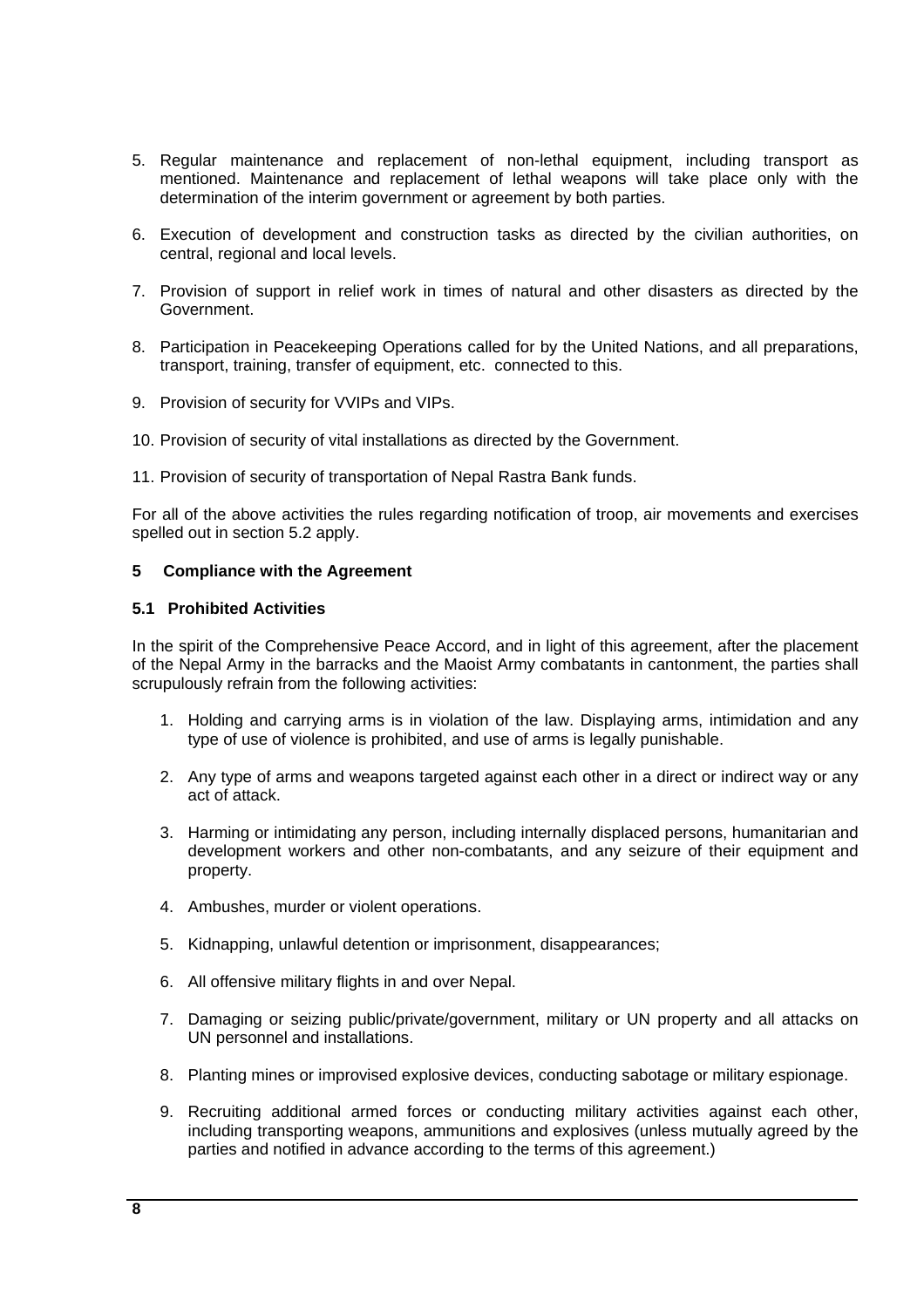- 10. Collecting cash or goods and services or levying tax against one's wishes and against the existing law.
- 11. Any actions that impede or delay the provision of humanitarian assistance or protection to civilians.
- 12. Any restrictions on the safe, free and unimpeded movement of humanitarian or development agencies undertaking activities approved by the interim government or its successor.
- 13. All acts and forms of gender-based violence.
- 14. Any restrictions on the free movement of people and goods.
- 15. All activities that obstruct the efforts of the UN Mission and amount to a failure to cooperate with the UN Mission, including the prohibition of the UN Mission patrols and flights over any location.
- 16. Any attempt by a party to disguise its equipment, personnel or activities as those of the UN Mission, other United Nations agencies, the International Committee of the Red Cross/Crescent or any other similar organisation.
- 17. Any attempt to redeploy military forces and equipment or occupation of any positions out of their respective deployment positions without the consent of the Joint Monitoring Coordination Committee.
- 18. The use of children who are 18 years old and under in the armed forces.
- 19. All hostile propaganda and incitement to military action.

The parties shall also refrain from all activities that are prohibited elsewhere in this agreement.

### **5.2 Permitted activities**

The key principle that shall underpin permitted activities for both sides shall be to alleviate the effects of the armed conflict on civilians and the war-affected areas and to galvanise popular support for peace. Permitted activities for both sides will be conducted as per the decisions of the interim government. Troop, air movements and exercises have to be properly notified and approved by the Joint Monitoring Coordination Committee at least 48-hours in advance.

Permitted activities include:

- (1) De-mining and decommissioning of military hazards;
- (2) Development activities to include improvement and opening of roads, rehabilitation of bridges and passages and airstrips according to the decisions of the interim government;
- (3) Humanitarian relief;
- (4) Socioeconomic activities such as assisting free movement of people, goods and services;
- (5) Free movement of unarmed soldiers in plain civilian clothes who are on granted leave, medical referrals, or visiting families – no more than 12 percent of the total retained force at a given cantonment or barracks will be on authorised leave at any given time unless mutually agreed by the parties;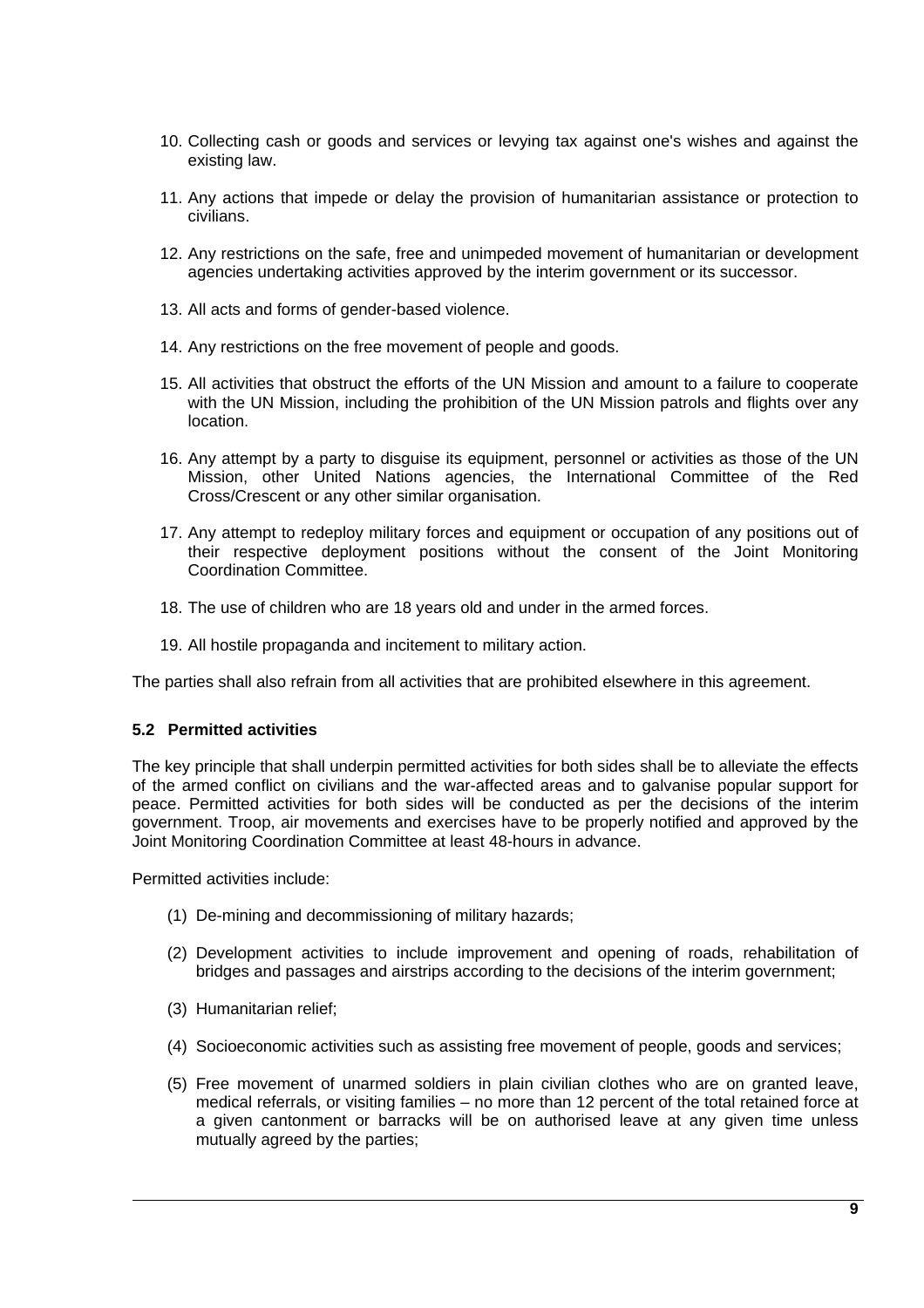- (6) Supply of non-lethal items to military units, food, water, medicine, petrol, oil and lubricants, stationary, uniforms etc; and,
- (7) Medical evacuation.

## **5.3 Violations**

The following acts shall constitute violations of the agreement:

- (1) Any act that contravenes this agreement;
- (2) Unauthorised troop movements;
- (3) Unauthorised recruitment, conscription or mobilisation;
- (4) Unauthorised replenishment of military equipment;
- (5) Violation of human rights, humanitarian law or obstruction of freedom of movement of people, goods and services;
- (6) Espionage, sabotage, air surveillance and acts of subversion; and,
- (7) Military flights, or military flights utilising civilian aircraft, over cantonment sites without 48 hour notification to the parties and the UN mission, except in emergency situations or medical evacuations.

## **6 The United Nations Mission**

### **6.1 The Joint Monitoring Coordination Committee**

The Joint Monitoring Coordination Committee (JMCC), the chairman of which will be appointed by the UN mission and the delegates from the parties determined by the parties themselves. The nine-member JMCC shall be composed of representatives from the UN, NA and Maoist Army. The neutral Chairman will be appointed by the United Nations. There will be two Vice-Chairmen, one each from the Maoist Army and the NA. The remaining six members will be two UN, two NA and two Maoist army, all as selected by the parties.

The JMCC shall reach its decisions by consensus. In the event of a deadlock, the representative of the UN Secretary-General shall have final authority for reporting on the compliance of the parties with this agreement to the Secretary-General and to the interim government for resolution. The Chairman shall report regularly to the representative of the Secretary-General and to the designated representatives of the parties regarding the activities of the JMCC.

The JMCC shall serve three main functions:

- (1) To assist the parties in implementing this agreement. The JMCC shall be the central coordinating body for monitoring arms and armies in accordance with the terms of this agreement.
- (2) To serve as a dispute resolution mechanism. The JMCC shall resolve all disputes and military or operational difficulties, complaints, questions or problems regarding implementation of this agreement.
- (3) To assist in confidence building. The JMCC shall work to gain the trust and confidence of the parties and promote the overall goals of this agreement among the people in Nepal.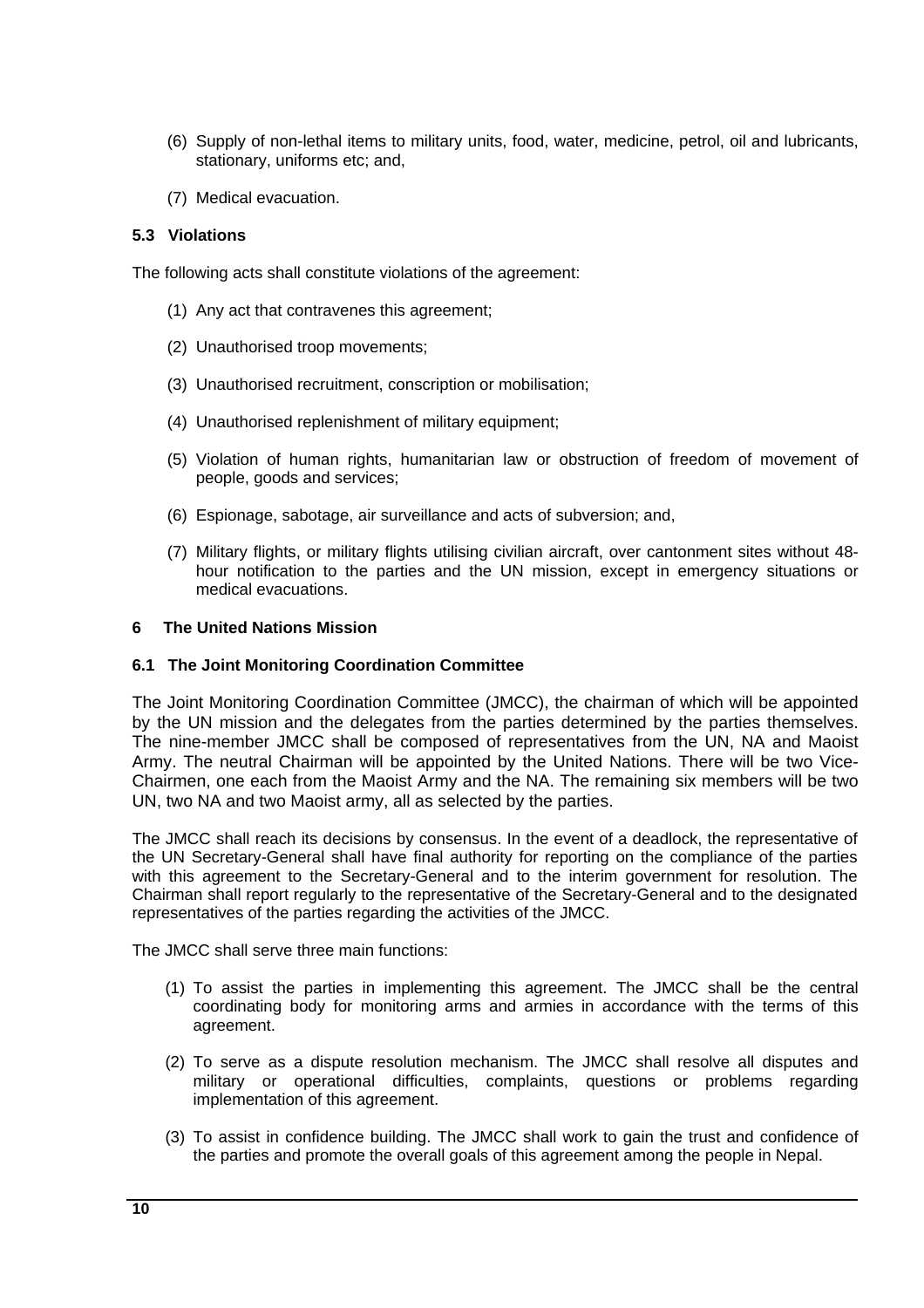In order to achieve these goals, the JMCC shall operate according to the following basic principles:

(1) Resolve all problems and disputes at the lowest level possible, i.e. delegation of authority to the JMTs;

- (2) Promote joint problem-solving and build trust and confidence through active efforts to appropriately investigate and report on all incidents of concern to the parties; and,
- (3) Build on lessons learned in the process.

The Joint Monitoring Teams (JMTs), will assist the Joint Monitoring Coordination Committee at the local level and through site visits. The JMTs will comprise one international monitor as the team leader and one monitor from Nepal Army and one monitor from the Maoist Army. The number of JMTs and their deployment will be determined by the chair of the JMCC in consultations with that body.

The tasks of the JMTs will include:

- (1) Village and community visits and liaison with the civilian community;
- (2) Cooperation with other UN-agencies, and liaison with international organisations and nongovernmental organisations;
- (3) Assistance to the parties in creating a favorable operational environment for the conduct of the ceasefire by information sharing and defusing local tension;
- (4) A pro-active concept for initiation of conflict management at the local level; and,
- (5) Investigation of complaints linked to possible alleged violations of the agreement, reference paragraph 5.1, and to recommend measures to ensure compliance.

### **7 Miscellaneous**

This agreement can be revised at any time with the consent of both parties. Both parties agree to provide to each other prior written information if they wish to make any change. The amendments can be made to the agreement with the consent of both parties after receiving the information. The provisions to be made by such an amendment will not fall below the minimum standards of accepted international human rights and humanitarian laws.

Both parties consent to sign any complementary understandings, as necessary, for the implementation of the present agreement.

This agreement will be signed by both parties in Nepali and English. The United Nations will witness the English language version of this agreement and, accordingly, the English-language version of this agreement will be considered as authoritative in matters of dispute.

The spirit of the Comprehensive Peace Accord shall guide the interpretation and implementation of this agreement by all the parties.

Done in Kathmandu, Nepal on the 28<sup>th</sup> day of November, 2006 (12 Mangsir 2063 BS)